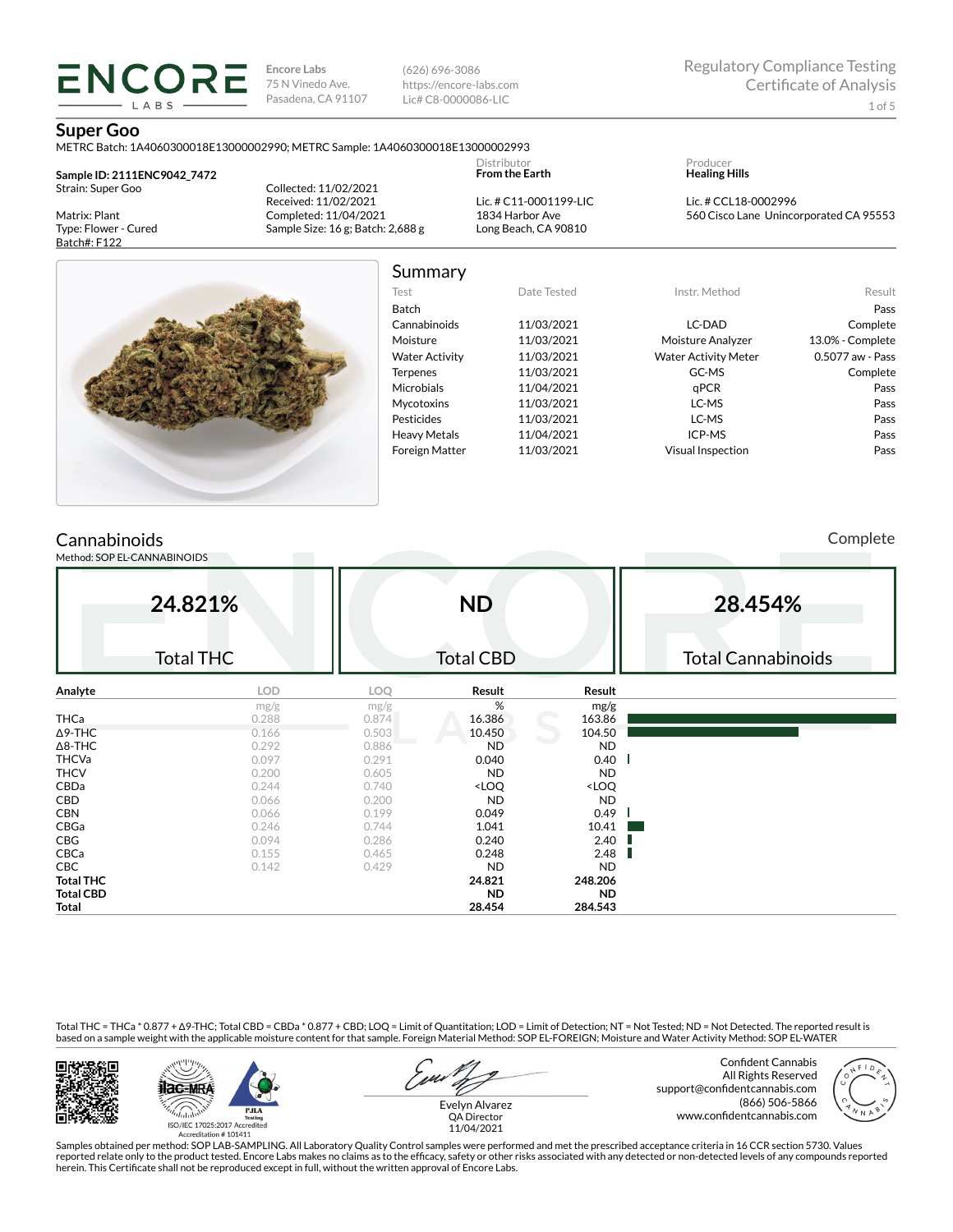(626) 696-3086 https://encore-labs.com Lic# C8-0000086-LIC

Producer

### **Super Goo**

**ENCORE** LABS

| METRC Batch: 1A4060300018E13000002990: METRC Sample: 1A4060300018E13000002993 |             |
|-------------------------------------------------------------------------------|-------------|
|                                                                               | Dictributor |

| Sample ID: 2111ENC9042 7472 |                                       | <b>From the Earth</b>  | <b>Healing Hills</b>                   |
|-----------------------------|---------------------------------------|------------------------|----------------------------------------|
| Strain: Super Goo           | Collected: 11/02/2021                 |                        |                                        |
|                             | Received: 11/02/2021                  | Lic. # C11-0001199-LIC | Lic. # CCL18-0002996                   |
| Matrix: Plant               | Completed: 11/04/2021                 | 1834 Harbor Ave        | 560 Cisco Lane Unincorporated CA 95553 |
| Type: Flower - Cured        | Sample Size: $16$ g; Batch: $2,688$ g | Long Beach, CA 90810   |                                        |
| Batch#: F122                |                                       |                        |                                        |

### **Terpenes**

Method: SOP EL-TERPENES

| Method: SOP EL-TERPENES |            |       |                                                          |                              |  |
|-------------------------|------------|-------|----------------------------------------------------------|------------------------------|--|
| Analyte                 | <b>LOD</b> | LOQ   | Result                                                   | Result                       |  |
|                         | $\%$       | $\%$  | %                                                        | mg/g                         |  |
| β-Myrcene               | 0.003      | 0.011 | 0.785                                                    | 7.85                         |  |
| β-Caryophyllene         | 0.003      | 0.011 | 0.674                                                    | 6.74                         |  |
| δ-Limonene              | 0.001      | 0.011 | 0.342                                                    | 3.42                         |  |
| $\alpha$ -Humulene      | 0.001      | 0.011 | 0.216                                                    | 2.16                         |  |
| $\alpha$ -Bisabolol     | 0.003      | 0.011 | 0.167                                                    | 1.67                         |  |
| Linalool                | 0.002      | 0.011 | 0.156                                                    | 1.56                         |  |
| Terpinolene             | 0.002      | 0.011 | 0.135                                                    | 1.35                         |  |
| $\alpha$ -Pinene        | 0.002      | 0.011 | 0.047                                                    | 0.47                         |  |
| Fenchol*                | 0.002      | 0.011 | 0.044                                                    | 0.44                         |  |
| β-Pinene                | 0.002      | 0.011 | 0.043                                                    | 0.43                         |  |
| Caryophyllene Oxide*    | 0.003      | 0.011 | 0.026                                                    | 0.26                         |  |
| Ocimene                 | 0.003      | 0.011 | 0.023                                                    | 0.23                         |  |
| Borneol*                | 0.002      | 0.011 | 0.012                                                    | 0.12                         |  |
| trans-Nerolidol         | 0.004      | 0.011 | 0.011                                                    | 0.11                         |  |
| Camphene                | 0.001      | 0.011 | <loq< th=""><th><loq< th=""><th></th></loq<></th></loq<> | <loq< th=""><th></th></loq<> |  |
| Camphor*                | 0.002      | 0.017 | <b>ND</b>                                                | <b>ND</b>                    |  |
| cis-Nerolidol           | 0.003      | 0.011 | <b>ND</b>                                                | <b>ND</b>                    |  |
| δ-3-Carene              | 0.001      | 0.011 | <loq< th=""><th><loq< th=""><th></th></loq<></th></loq<> | <loq< th=""><th></th></loq<> |  |
| Eucalyptol              | 0.002      | 0.011 | <b>ND</b>                                                | <b>ND</b>                    |  |
| Fenchone*               | 0.002      | 0.011 | <b>ND</b>                                                | <b>ND</b>                    |  |
| y-Terpinene             | 0.002      | 0.011 | <loq< th=""><th><loq< th=""><th></th></loq<></th></loq<> | <loq< th=""><th></th></loq<> |  |
| Guaiol                  | 0.003      | 0.011 | <b>ND</b>                                                | <b>ND</b>                    |  |
| p-Cymene*               | 0.001      | 0.011 | <b>ND</b>                                                | <b>ND</b>                    |  |
| Valencene*              | 0.003      | 0.011 | <b>ND</b>                                                | <b>ND</b>                    |  |
| <b>Total</b>            |            |       | 2.681                                                    | 26.81                        |  |

# Primary Aromas



Date Tested: 11/03/2021<br>\*Beyond scope of accreditation. LOQ = Limit of Quantitation; LOD = Limit of Detection; NT = Not Tested; ND = Not Detected. The reported result is based on a sample weight with the applicable moisture content for that sample.





Samples obtained per method: SOP LAB-SAMPLING. All Laboratory Quality Control samples were performed and met the prescribed acceptance criteria in 16 CCR section 5730. Values reported relate only to the product tested. Encore Labs makes no claims as to the efficacy, safety or other risks associated with any detected or non-detected levels of any compounds reported<br>herein. This Certificate shall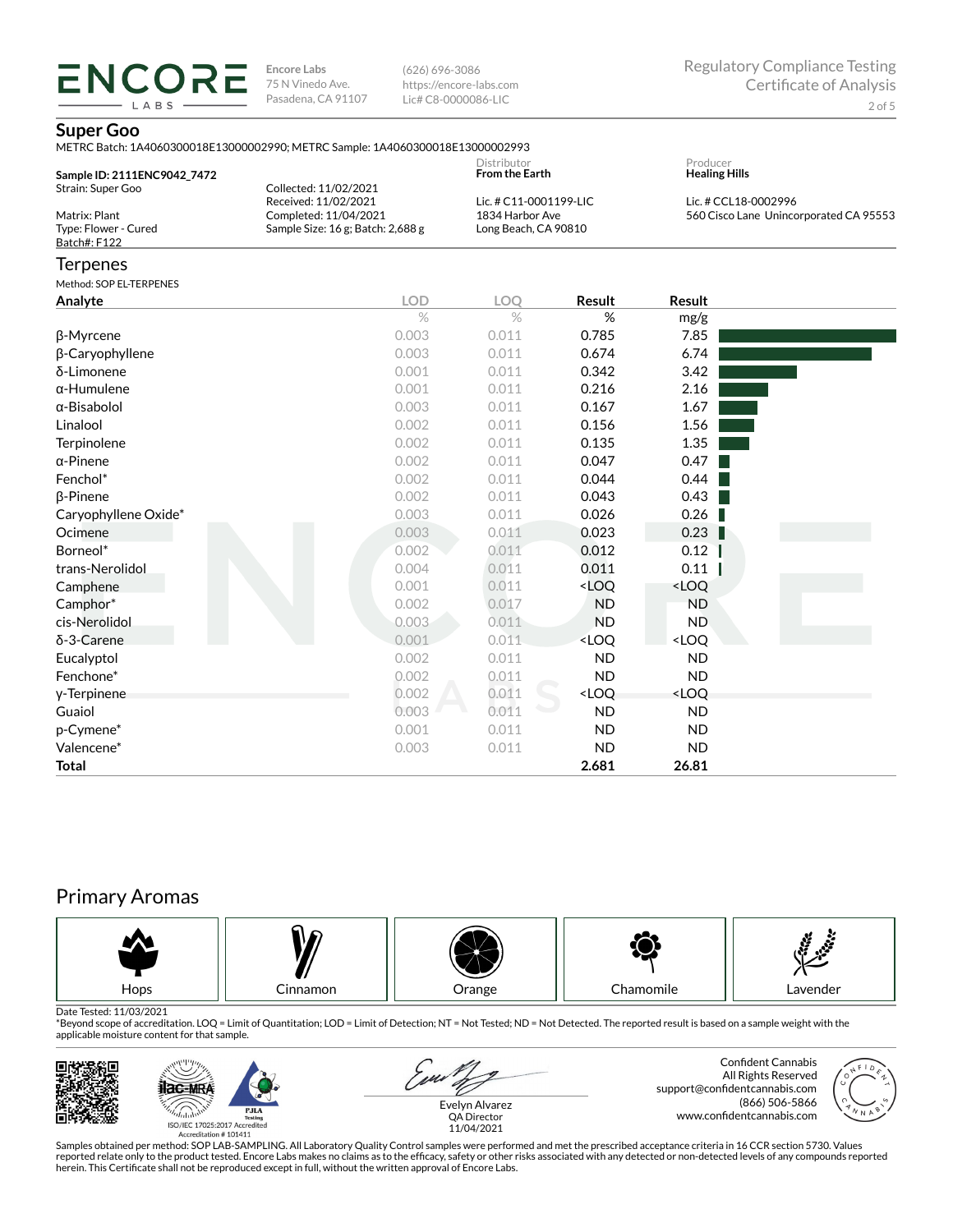(626) 696-3086 https://encore-labs.com Lic# C8-0000086-LIC

Distributor

#### **Super Goo**

ENCOR LABS

METRC Batch: 1A4060300018E13000002990; METRC Sample: 1A4060300018E13000002993

#### **Sample ID: 2111ENC9042\_7472** Strain: Super Goo Matrix: Plant Type: Flower - Cured Batch#: F122 Collected: 11/02/2021 Received: 11/02/2021 Completed: 11/04/2021 Sample Size: 16 g; Batch: 2,688 g **From the Earth** Lic. # C11-0001199-LIC 1834 Harbor Ave Long Beach, CA 90810

#### Pesticides

Method: SOP EL-PesticidesLCMS LC-MS

| Analyte             | <b>LOD</b> | LOO       | Limit          | Result    | <b>Status</b> | Analyte                 | <b>LOD</b> | <b>LOO</b> | Limit          | <b>Result</b> | <b>Status</b> |
|---------------------|------------|-----------|----------------|-----------|---------------|-------------------------|------------|------------|----------------|---------------|---------------|
|                     | $\mu$ g/g  | $\mu$ g/g | $\mu$ g/g      | $\mu$ g/g |               |                         | $\mu$ g/g  | $\mu$ g/g  | $\mu$ g/g      | $\mu$ g/g     |               |
| Abamectin           | 0.005      | 0.02      | 0.1            | <b>ND</b> | Pass          | Fludioxonil             | 0.01       | 0.05       | 0.1            | <b>ND</b>     | Pass          |
| Acephate            | 0.002      | 0.01      | 0.1            | <b>ND</b> | Pass          | Hexythiazox             | 0.005      | 0.02       | 0.1            | <b>ND</b>     | Pass          |
| Acequinocyl         | 0.01       | 0.02      | 0.1            | <b>ND</b> | Pass          | Imazalil                | 0.05       | 0.1        | 0.05           | <b>ND</b>     | Pass          |
| Acetamiprid         | 0.005      | 0.02      | 0.1            | <b>ND</b> | Pass          | Imidacloprid            | 0.005      | 0.02       | 5              | <b>ND</b>     | Pass          |
| Aldicarb            | 0.05       | 0.1       | 0.05           | <b>ND</b> | Pass          | Kresoxim Methyl         | 0.005      | 0.02       | 0.1            | <b>ND</b>     | Pass          |
| Azoxystrobin        | 0.005      | 0.02      | 0.1            | <b>ND</b> | Pass          | Malathion               | 0.02       | 0.05       | 0.5            | <b>ND</b>     | Pass          |
| <b>Bifenazate</b>   | 0.005      | 0.01      | 0.1            | <b>ND</b> | Pass          | Metalaxyl               | 0.002      | 0.005      | $\overline{2}$ | <b>ND</b>     | Pass          |
| <b>Bifenthrin</b>   | 0.02       | 0.05      | 3              | <b>ND</b> | Pass          | Methiocarb              | 0.05       | 0.1        | 0.05           | <b>ND</b>     | Pass          |
| <b>Boscalid</b>     | 0.02       | 0.05      | 0.1            | <b>ND</b> | Pass          | Methomyl                | 0.01       | 0.02       | 1              | <b>ND</b>     | Pass          |
| Captan              | 0.2        | 0.3       | 0.7            | <b>ND</b> | Pass          | Mevinphos               | 0.02       | 0.05       | 0.02           | <b>ND</b>     | Pass          |
| Carbaryl            | 0.02       | 0.05      | 0.5            | <b>ND</b> | Pass          | Myclobutanil            | 0.005      | 0.01       | 0.1            | <b>ND</b>     | Pass          |
| Carbofuran          | 0.05       | 0.1       | 0.05           | <b>ND</b> | Pass          | Naled                   | 0.01       | 0.02       | 0.1            | <b>ND</b>     | Pass          |
| Chlorantraniliprole | 0.002      | 0.01      | 10             | <b>ND</b> | Pass          | Oxamyl                  | 0.005      | 0.01       | 0.5            | <b>ND</b>     | Pass          |
| Chlordane           | 0.05       | 0.1       | 0.05           | <b>ND</b> | Pass          | Paclobutrazol           | 0.05       | 0.1        | 0.05           | <b>ND</b>     | Pass          |
| Chlorfenapyr        | 0.05       | 0.1       | 0.05           | <b>ND</b> | Pass          | Parathion Methyl        | 0.02       | 0.05       | 0.02           | <b>ND</b>     | Pass          |
| Chlorpyrifos        | 0.05       | 0.1       | 0.05           | <b>ND</b> | Pass          | Pentachloronitrobenzene | 0.02       | 0.05       | 0.1            | <b>ND</b>     | Pass          |
| Clofentezine        | 0.01       | 0.02      | 0.1            | <b>ND</b> | Pass          | Permethrin              | 0.02       | 0.05       | 0.5            | <b>ND</b>     | Pass          |
| Coumaphos           | 0.02       | 0.05      | 0.02           | <b>ND</b> | Pass          | Phosmet                 | 0.01       | 0.02       | 0.1            | <b>ND</b>     | Pass          |
| Cyfluthrin          | 0.05       | 0.1       | $\overline{2}$ | <b>ND</b> | Pass          | Piperonyl Butoxide      | 0.02       | 0.05       | 3              | <b>ND</b>     | Pass          |
| Cypermethrin        | 0.1        | 0.2       | $\mathbf{1}$   | <b>ND</b> | Pass          | Prallethrin             | 0.005      | 0.02       | 0.1            | <b>ND</b>     | Pass          |
| Daminozide          | 0.02       | 0.05      | 0.02           | <b>ND</b> | Pass          | Propiconazole           | 0.005      | 0.01       | 0.1            | <b>ND</b>     | Pass          |
| Diazinon            | 0.002      | 0.01      | 0.1            | <b>ND</b> | Pass          | Propoxur                | 0.05       | 0.1        | 0.05           | <b>ND</b>     | Pass          |
| <b>Dichlorvos</b>   | 0.02       | 0.05      | 0.02           | <b>ND</b> | Pass          | Pyrethrins              | 0.02       | 0.05       | 0.5            | <b>ND</b>     | Pass          |
| Dimethoate          | 0.02       | 0.05      | 0.02           | <b>ND</b> | Pass          | Pyridaben               | 0.005      | 0.01       | 0.1            | <b>ND</b>     | Pass          |
| Dimethomorph        | 0.005      | 0.02      | $\overline{2}$ | <b>ND</b> | Pass          | Spinetoram              | 0.005      | 0.01       | 0.1            | <b>ND</b>     | Pass          |
| Ethoprophos         | 0.05       | 0.1       | 0.05           | <b>ND</b> | Pass          | Spinosad                | 0.005      | 0.01       | 0.1            | <b>ND</b>     | Pass          |
| Etofenprox          | 0.05       | 0.1       | 0.05           | <b>ND</b> | Pass          | Spiromesifen            | 0.01       | 0.02       | 0.1            | <b>ND</b>     | Pass          |
| Etoxazole           | 0.005      | 0.02      | 0.1            | <b>ND</b> | Pass          | Spirotetramat           | 0.005      | 0.01       | 0.1            | <b>ND</b>     | Pass          |
| Fenhexamid          | 0.005      | 0.02      | 0.1            | <b>ND</b> | Pass          | Spiroxamine             | 0.05       | 0.1        | 0.05           | <b>ND</b>     | Pass          |
| Fenoxycarb          | 0.05       | 0.1       | 0.05           | <b>ND</b> | Pass          | Tebuconazole            | 0.005      | 0.01       | 0.1            | <b>ND</b>     | Pass          |
| Fenpyroximate       | 0.005      | 0.02      | 0.1            | <b>ND</b> | Pass          | Thiacloprid             | 0.02       | 0.05       | 0.02           | <b>ND</b>     | Pass          |
| Fipronil            | 0.05       | 0.1       | 0.05           | <b>ND</b> | Pass          | Thiamethoxam            | 0.005      | 0.01       | 5              | <b>ND</b>     | Pass          |
| Flonicamid          | 0.01       | 0.02      | 0.1            | <b>ND</b> | Pass          | Trifloxystrobin         | 0.005      | 0.01       | 0.1            | <b>ND</b>     | Pass          |

LOQ = Limit of Quantitation; LOD = Limit of Detection; NT = Not Tested; ND = Not Detected.





Evelyn Alvarez QA Director

Confident Cannabis All Rights Reserved support@confidentcannabis.com (866) 506-5866 www.confidentcannabis.com



11/04/2021

Samples obtained per method: SOP LAB-SAMPLING. All Laboratory Quality Control samples were performed and met the prescribed acceptance criteria in 16 CCR section 5730. Values reported relate only to the product tested. Encore Labs makes no claims as to the efficacy, safety or other risks associated with any detected or non-detected levels of any compounds reported<br>herein. This Certificate shall

Producer **Healing Hills**

Lic. # CCL18-0002996 560 Cisco Lane Unincorporated CA 95553

Pass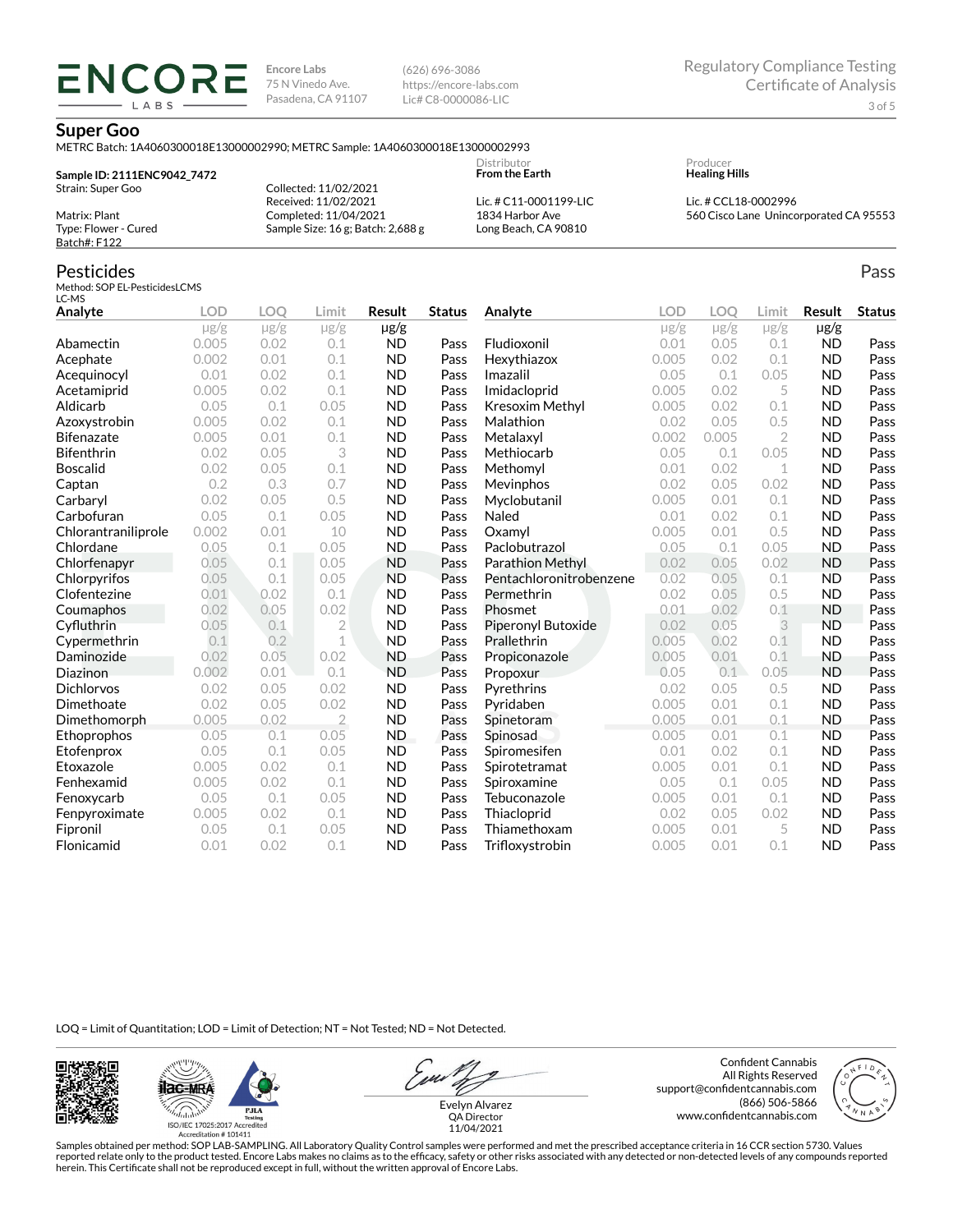(626) 696-3086 https://encore-labs.com Lic# C8-0000086-LIC

# **Super Goo**

**ENCORE** LABS

|                                                                            | METRC Batch: 1A4060300018E13000002990; METRC Sample: 1A4060300018E13000002993                               |                                                                   |            |                                                                |               |  |
|----------------------------------------------------------------------------|-------------------------------------------------------------------------------------------------------------|-------------------------------------------------------------------|------------|----------------------------------------------------------------|---------------|--|
| Sample ID: 2111ENC9042 7472                                                |                                                                                                             | Distributor<br><b>From the Earth</b>                              |            | Producer<br><b>Healing Hills</b>                               |               |  |
| Strain: Super Goo<br>Matrix: Plant<br>Type: Flower - Cured<br>Batch#: F122 | Collected: 11/02/2021<br>Received: 11/02/2021<br>Completed: 11/04/2021<br>Sample Size: 16 g; Batch: 2,688 g | Lic. # C11-0001199-LIC<br>1834 Harbor Ave<br>Long Beach, CA 90810 |            | Lic. # CCL18-0002996<br>560 Cisco Lane Unincorporated CA 95553 |               |  |
|                                                                            |                                                                                                             |                                                                   |            |                                                                |               |  |
| <b>Mycotoxins</b><br>Method: SOP EL-PesticidesLCMS<br>LC-MS                |                                                                                                             |                                                                   |            |                                                                | Pass          |  |
| Analyte                                                                    | <b>LOD</b>                                                                                                  | LOO                                                               | Limit      | Result                                                         | <b>Status</b> |  |
|                                                                            | µg/kg                                                                                                       | $\mu$ g/kg                                                        | $\mu$ g/kg | $\mu$ g/kg                                                     |               |  |
| <b>B1</b>                                                                  |                                                                                                             |                                                                   |            | <b>ND</b>                                                      | <b>Tested</b> |  |
| B <sub>2</sub>                                                             |                                                                                                             |                                                                   |            | <b>ND</b>                                                      | Tested        |  |
| G1                                                                         |                                                                                                             |                                                                   |            | <b>ND</b>                                                      | Tested        |  |
| G <sub>2</sub>                                                             |                                                                                                             |                                                                   |            | <b>ND</b>                                                      | Tested        |  |
| Ochratoxin A                                                               |                                                                                                             |                                                                   | 20         | <b>ND</b>                                                      | Pass          |  |

Total AØatoxins 20 ND Pass



Date Tested: 11/03/2021 LOQ = Limit of Quantitation; LOD = Limit of Detection; NT = Not Tested; ND = Not Detected.







Confident Cannabis All Rights Reserved support@confidentcannabis.com (866) 506-5866 www.confidentcannabis.com



QA Director 11/04/2021

Samples obtained per method: SOP LAB-SAMPLING. All Laboratory Quality Control samples were performed and met the prescribed acceptance criteria in 16 CCR section 5730. Values reported relate only to the product tested. Encore Labs makes no claims as to the efficacy, safety or other risks associated with any detected or non-detected levels of any compounds reported<br>herein. This Certificate shall

4 of 5